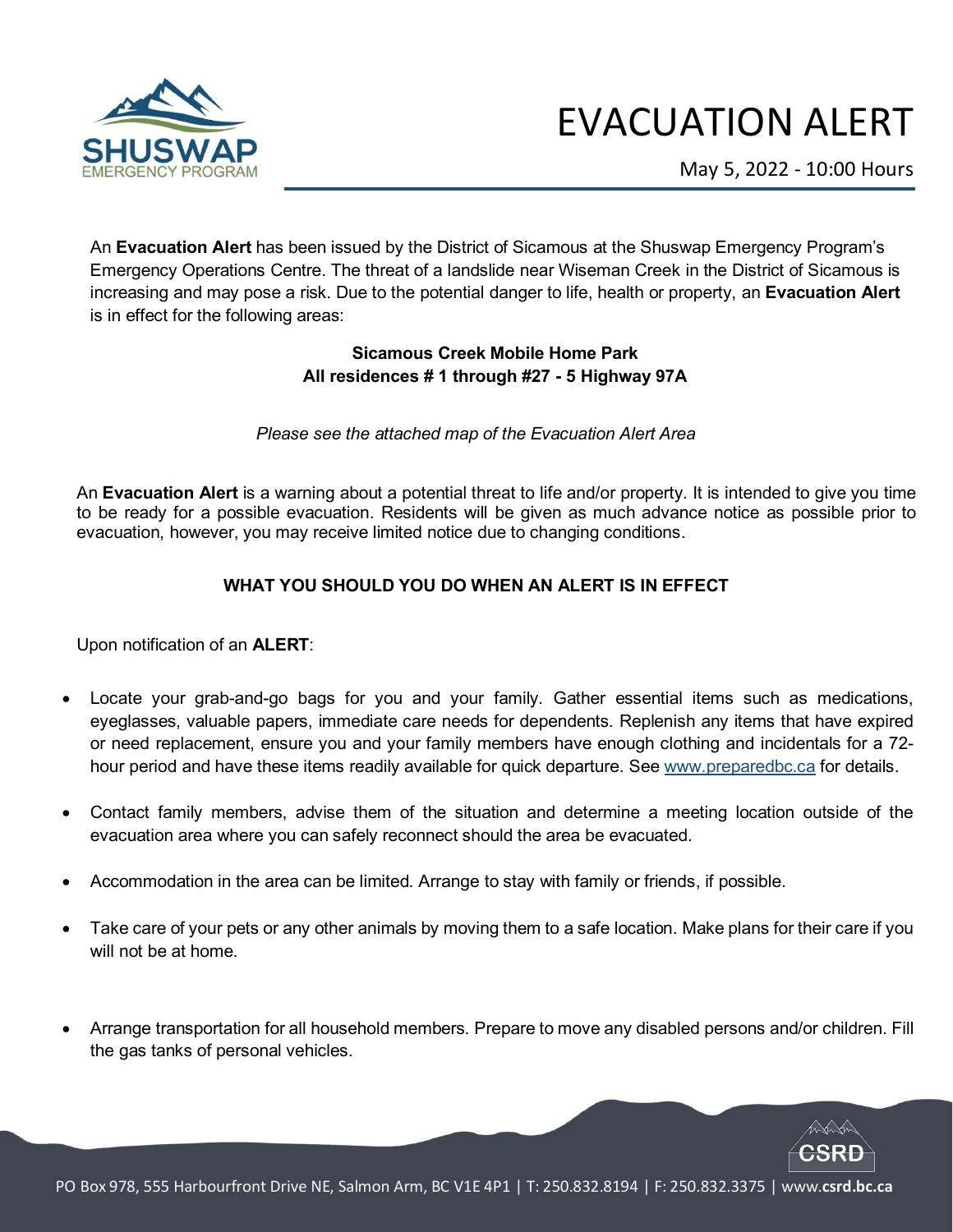

## EVACUATION ALERT

May 5, 2022 - 10:00 Hours

• Regularly monitor the Shuswap Emergency Program's (SEP) webpage at [www.shuswapemergency.ca](http://www.shuswapemergency.ca/) the District of Sicamous website, [www.sicamous.ca,](http://www.sicamous.ca/) the Shuswap Emergency Program on Facebook and Twitter, the CSRD's Facebook, Twitter platforms or local news sources for up-to-date and accurate information. Or sign up for Alertable, our new emergency mass notification system, at [www.csrd.bc.ca/alertable](http://www.csrd.bc.ca/alertable)

**For more information, contact:** CSRD Emergency Operations Centre Phone: 250.832.8194

Svan D. Partiamer

May 5, 2022

Evan Parliament, Chief Administrative Officer, District of **Sicamous**